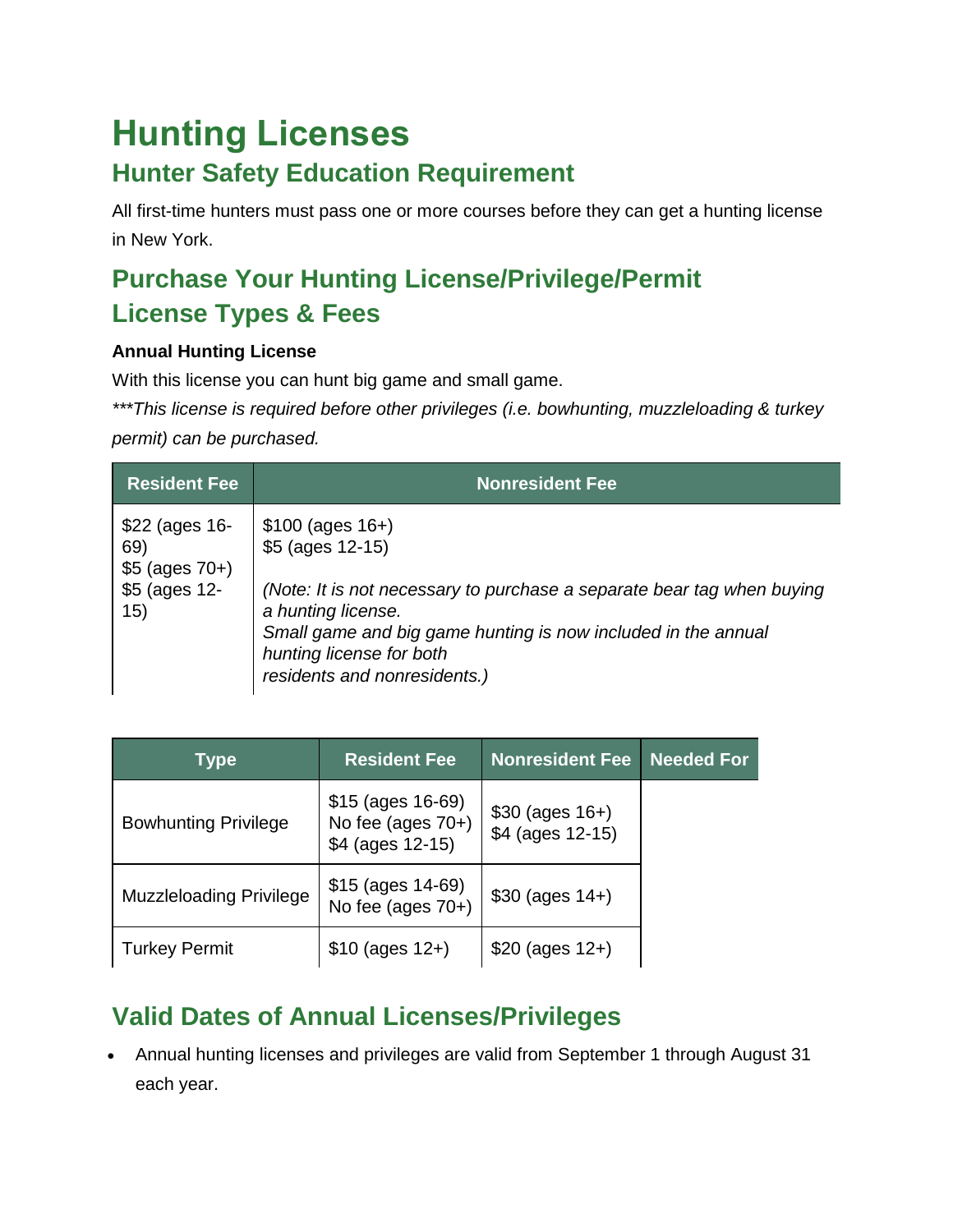### **Free/Reduced Fee & Lifetime Licenses**

- **[Free/Reduced Fee Licenses](https://www.dec.ny.gov/permits/6097.html)**: **You may qualify for free/reduced fee annual hunting licenses/privileges if you are:**
	- o **[Active duty military](https://www.dec.ny.gov/permits/6097.html#Active)**
	- o [Military veteran with 40% or greater disability](https://www.dec.ny.gov/permits/6097.html#Vet)
	- o [Junior hunter \(12-15 years\)](https://www.dec.ny.gov/permits/6097.html#Juniors)
	- o [Senior citizen \(70 years or older\)](https://www.dec.ny.gov/permits/6097.html#Seniors)
	- o [Native American member \(select tribes\)](https://www.dec.ny.gov/permits/6097.html#Native)
	- $\circ$  [Non-resident student attending a New York State College or University full-time](https://www.dec.ny.gov/permits/6097.html#Student)
- **[Lifetime Licenses:](https://www.dec.ny.gov/permits/6099.html)** Hunt for life with our lifetime licenses! Available to residents only.

### **Who Needs a Hunting License**

#### **You need a hunting license if you are**:

- 12 years and older and using a firearm or bow to hunt or take wild game. Persons under age 12 cannot hunt.
	- o *[Junior Hunters \(12-15\):](https://www.dec.ny.gov/outdoor/46245.html)* review DEC regulations and information for junior hunters, ages 12-15.
	- o *Additional Privileges/Permits*: depending on the season and species you are hunting you may need additional privileges or permits.

#### **You do not need a hunting license if you are:**

- A resident landowner primarily engaged in farming (including lessees and members of their immediate families) when **small game** hunting on farm lands they are occupying and cultivating.
- A Native American living and hunting on reservation land.
- Hunting on a licensed shooting preserve or big game shooting facility.

*Note: To hunt turkey, all hunters must purchase a turkey permit. There are no exceptions.*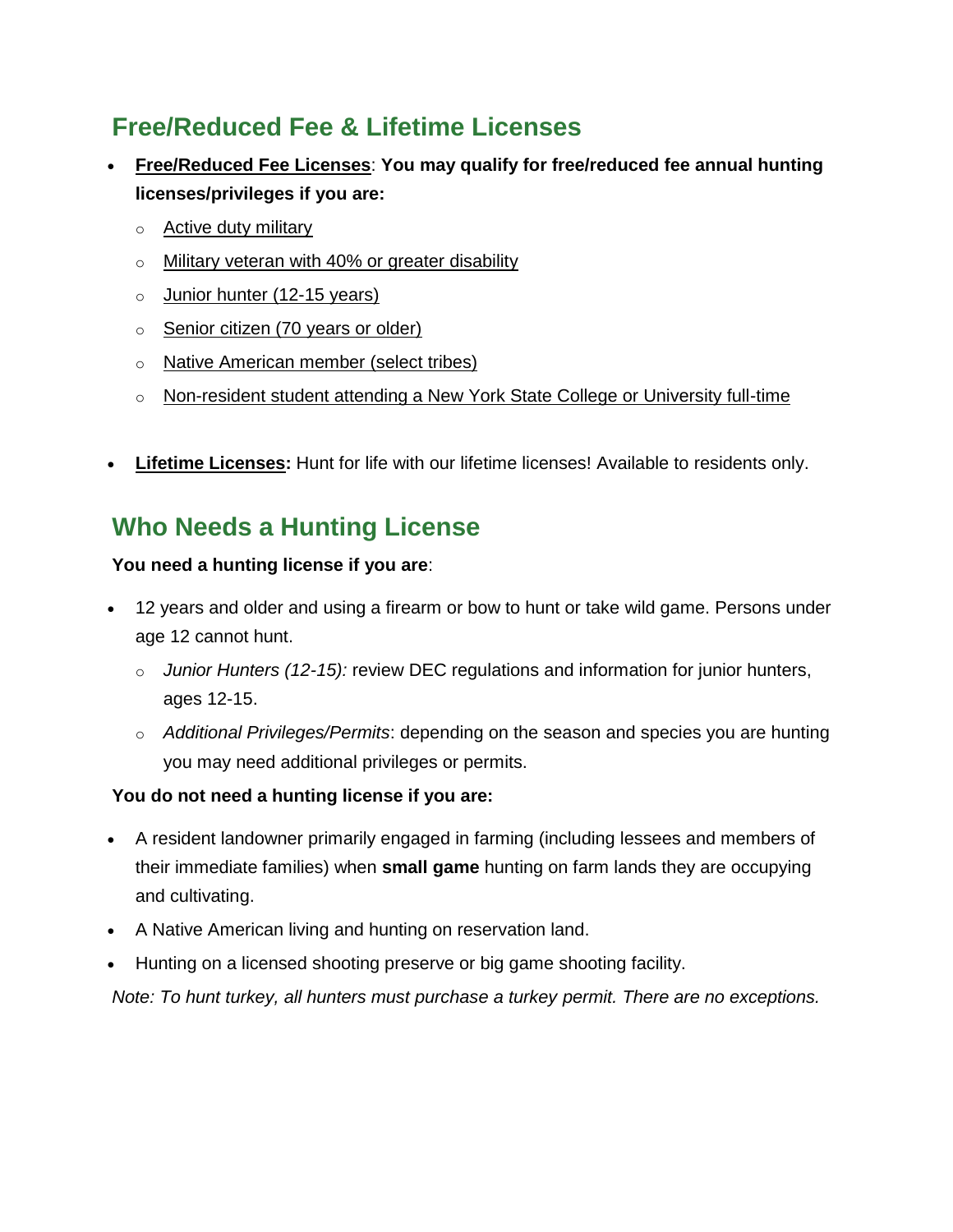## **Fishing Licenses**

Most people fishing in New York need a New York State Fishing License.

### **Purchase Your Fishing License Types & Fees**

#### **General Fishing Licenses**

| <b>Type</b>                                                 | <b>Resident Fee</b> | <b>Nonresident Fee</b> |  |
|-------------------------------------------------------------|---------------------|------------------------|--|
| Annual                                                      | \$25 (ages 16-69)   |                        |  |
| valid one full year (365 days)<br>from the date of purchase | $$5$ (ages $70+$ )  | \$50                   |  |
| 7-day                                                       | \$12                | \$28                   |  |
| 1-dav                                                       | \$5                 | \$10                   |  |

### **Free/Reduced Fee & Lifetime Licenses**

- [Free/Reduced Fee Licenses:](https://www.dec.ny.gov/permits/6097.html) You may qualify for a free/reduced fee annual fishing license if you are:
	- o [Active duty military](https://www.dec.ny.gov/permits/6097.html#Active)
	- o [Military veteran with 40% or greater disability](https://www.dec.ny.gov/permits/6097.html#Vet)
	- o [Senior citizen \(70 years or older\)](https://www.dec.ny.gov/permits/6097.html#Seniors)
	- o [Legally blind](https://www.dec.ny.gov/permits/6097.html#Disab)
	- o [Non-resident student attending a New York State college or university full-time](https://www.dec.ny.gov/permits/6097.html#Student)
- [Lifetime Licenses:](https://www.dec.ny.gov/permits/6099.html) Fish for life with a lifetime license! Available to residents only.

### **License Requirements**

#### **You need a fishing license if you are 16 years and older and fishing for:**

- Freshwater fish species by angling, spearing, hooking, longbow, and tip-ups.
- Frog species by spearing, catching with the hands or by use of a club or hook.
- Freshwater baitfish for personal use.

*Note: You need a [marine fishing registration](https://www.dec.ny.gov/permits/54950.html) if fishing for [migratory fish of the](https://www.dec.ny.gov/permits/95490.html)  [sea](https://www.dec.ny.gov/permits/95490.html) and [saltwater fish species](https://www.dec.ny.gov/outdoor/7894.html)*.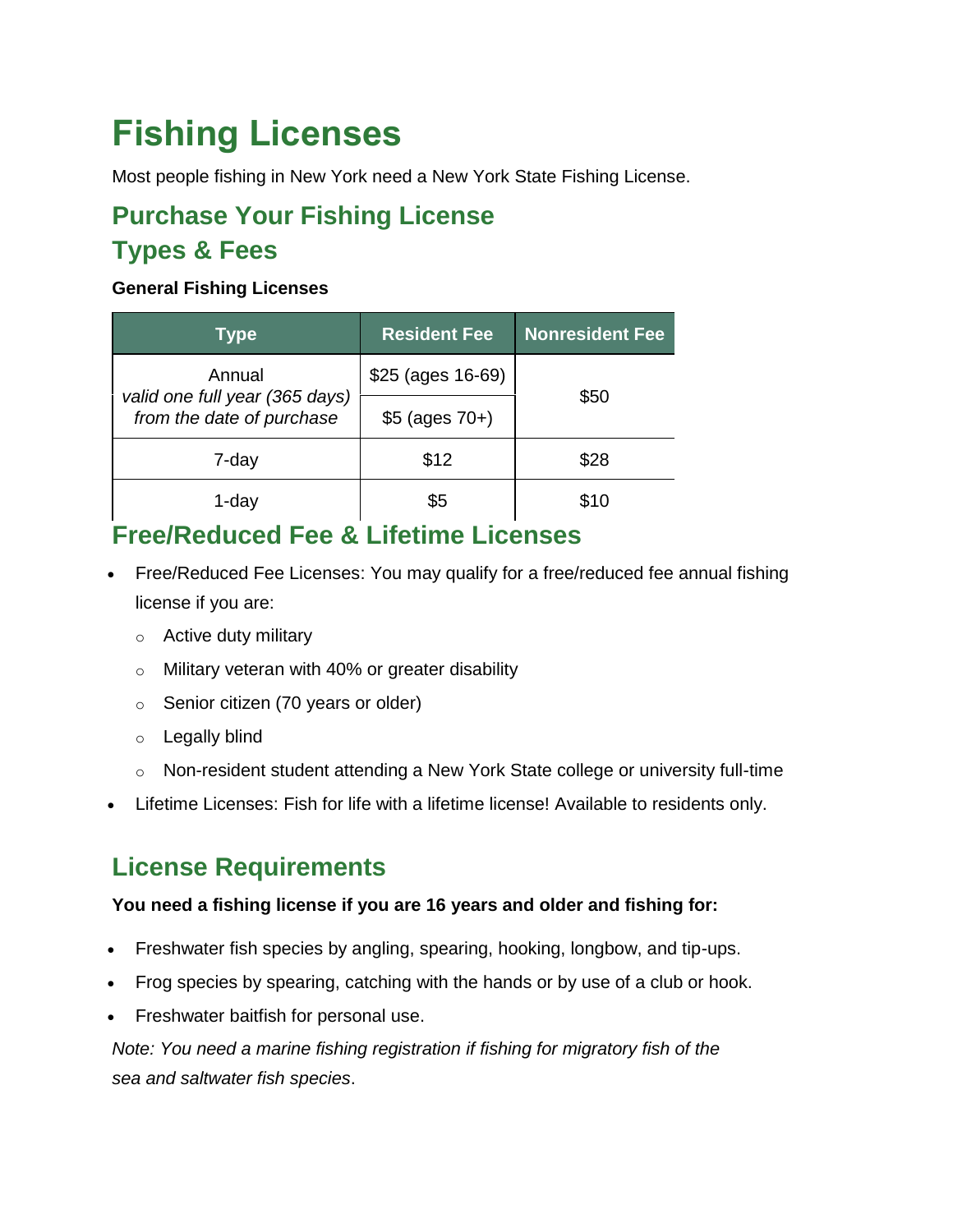#### **You do not need a fishing license if you are:**

- Fishing on a licensed fishing preserve
- Fishing during the [free fishing weekend](https://www.dec.ny.gov/outdoor/89821.html)
- Fishing at a [free fishing clinic](https://www.dec.ny.gov/outdoor/27123.html)
- A resident landowner primarily engaged in farming (including lessees and members of their immediate families) when fishing on farm lands they are occupying and cultivating.
- A farm fish pond license holder (including members of their immediate families) fishing on waters covered by the license.
- A Native American living and fishing on reservation land.
- A patient residing at a qualifying U.S. Veterans Administration hospital or facility in New York State.

## **Recreational Marine Fishing Registry Cost**

No fee.

### **Valid Registration Dates**

Registration is valid for one full year (365 days) from the date you register. There is no lifetime registration.

#### **You need to register if you are 16 and older and are:**

- Fishing for saltwater fish species in the marine and coastal district
- Fishing for [migratory fish of the sea](https://www.dec.ny.gov/permits/95490.html) within tidal waters of the Hudson River and its tributaries, or waters of Delaware River or Mohawk River.

#### **You do not need to register if you are:**

- Fishing aboard an appropriately licensed party or charter boat in the marine and coastal district.
- A New York State licensed party/charter boat owner.
- A Connecticut or Rhode Island resident and have a valid marine fishing license from your resident state.
- Fishing for lobsters, crabs, clams, mussels, scallops, or oysters.